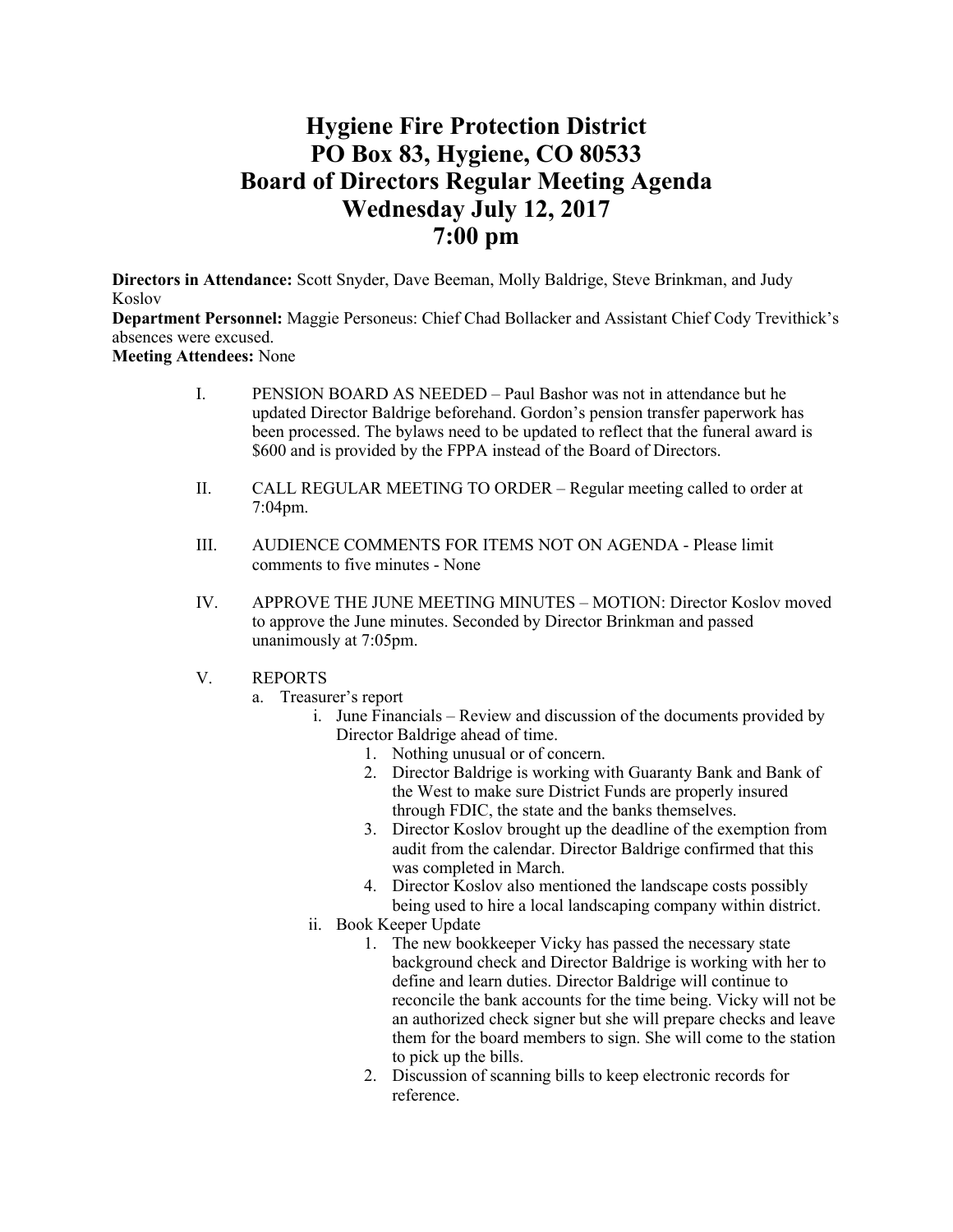- a. Director Baldrige will check Quick Books to see if there is a function to store these bills. If not, then the other option may be box.com
- b. Secretary's report
	- i. Upcoming deadlines The upcoming deadlines are the steak dinner and Christmas party planning. Director Koslov will contact Paul Bashor to start planning the Christmas party.
	- ii. Call Data Director Koslov updated the board on the call data tables
		- 1. The majority of calls in June were not for medical emergencies.
		- 2. Response Time All calls beat the 80% goal in June.
		- 3. Number of Responders June responders just met the goal for EMS calls but not for Non-EMS calls.
		- 4. Day versus Night Most calls occur during the day. Fridays and Saturdays had the most calls in June.
		- 5. Shift Count The most shifts were covered on Fridays in June. Saturdays have the least coverage.
		- 6. Ambulance Response Times The department hasn't set a goal for Ambulance Response times because they are out of our control. The BLS call times were shorter than the ALS call times in June. The fastest response time was 13 minutes.
		- 7. ALS versus BLS calls There were more BLS than ALS calls in June.
	- iii. Archive & Retention Project
		- 1. Maggie updated the board on the progress.
		- 2. Maggie will complete the backlog remotely if necessary but Director Koslov would like to see the ongoing archiving project be taken over by the minute taker replacement once s/he is hired.
- c. Chief's Report
	- i. Shift Staffing
	- ii. Job Description for Recording Secretary The board will look for the minute taker replacement by word of mouth and posting on the website.
		- 1. Maggie will review her current job description and send feedback to the board.
			- a. This description should include minute taking and archiving duties.
	- iii. June Calls There were 23 total calls in June. YTD Total 146 calls
	- iv. Apparatus Updates
		- 1. New Brush truck, Update: The truck arrived on Saturday. There are a few things that need to be done that BME will be coming out the week of 7/10 to complete. Crews will be putting equipment on the truck at the end of week and weekend. Radios will be programmed on Monday July 17<sup>th</sup>. The goal is to have the truck fully in Service on July 19th
		- 2. New Command Vehicle was delivered on Friday July  $7<sup>th</sup>$ . Emergency lighting & Equipment as well as striping will be installed over the next 3 weeks, with the goal of putting into service on August 1st
		- 3. New QRV has arrived in Greeley at the dealership. It is scheduled to have the topper shell and pull out bed tray installed the week of July  $17<sup>th</sup>$ , with an arrival to us the week of July  $24<sup>th</sup>$ .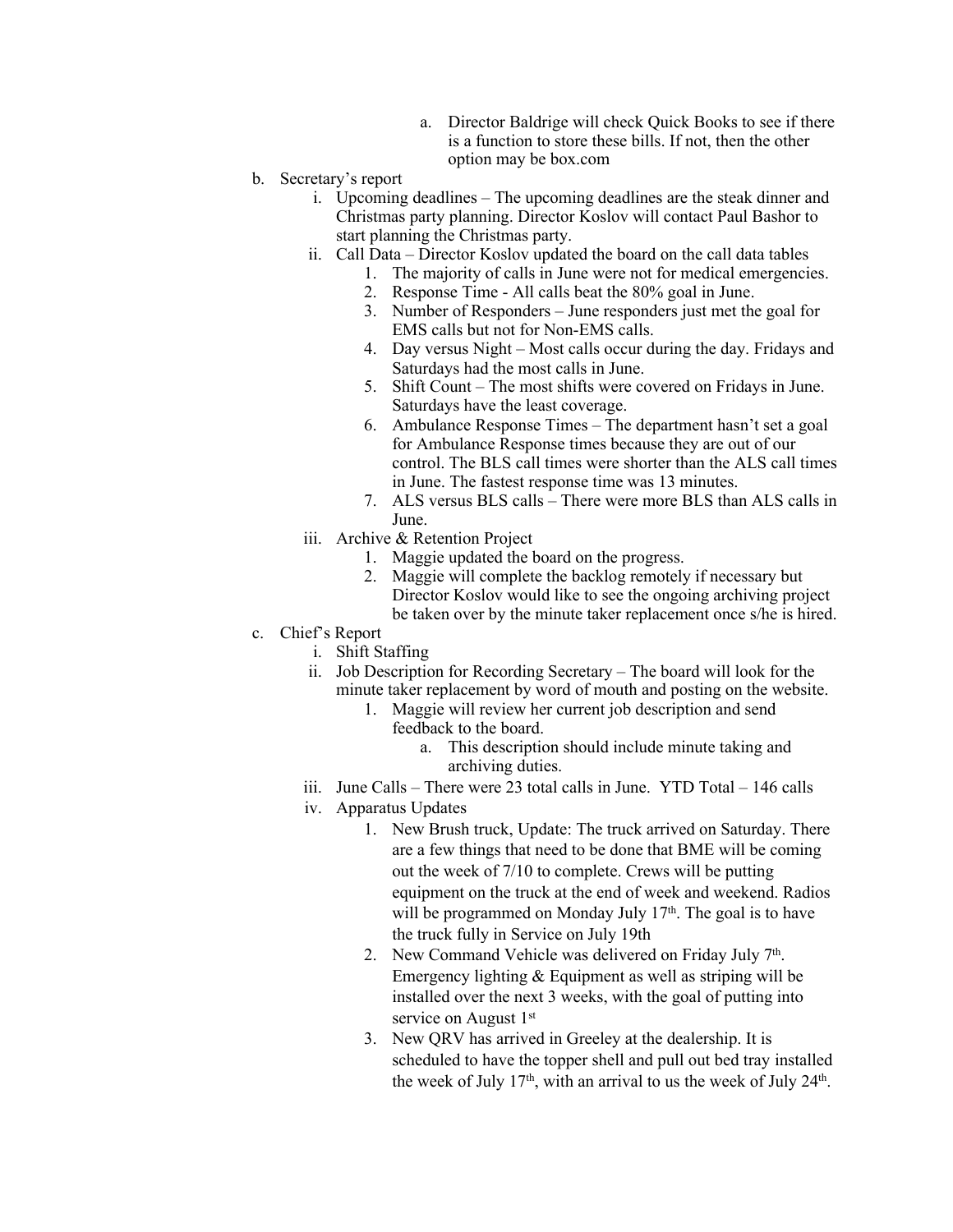It will then get Emergency Lighting and equipment as well as striping with the goal of putting into service on August 14<sup>th</sup>.

- 4. 2831 will be taken out of service after 2832 (new brush truck) is placed in service. 2831 will go out to have the rear end damage fixed from the Frog Belly Farm Fire.
- v. Station Updates
	- 1. Exterior of Station cleaning still underway. Plans to lay sod or fake grass around Flag pole island and island on south side of pad by generator has been pushed back to late July. The board would like to explore the options of hiring a local landscaping company to work on the landscaping.
	- 2. Bid process has begun to redo the asphalt on the east side of station.
- vi. Recruitment/Hiring Process
	- 1. We swore in 5 new members at the July Meeting. 3 of which live on the western side of Longmont and will primarily do traditional response, and 2 that will be Reserves. 1 of the individuals is coming in as the new Training Officer.
	- 2. We have 4 applications that we will start in a process mid to late summer.
- vii. Ambulance Update
	- 1. No updates at this time with current AMR response plan.
	- 2. Response times from AMR are ranging from 13-28 Minutes with an average of about 18 minutes from tone to arrival. The Average is staying about the same but the range of minutes has increased a bit from the 11-22 minutes we saw in May.
- viii. Marijuana Facilities Update
	- 1. No new updates regarding the one on Hygiene Road.
	- 2. The grow facility that is wanting to go in Chance Acres is doing so without the Counties knowledge. I am working with County Building Code officials regarding this property.
	- 3. The Marijuana retail store wanting to go in at the location of the Praha Restaurant is still going through the approval process at the county. We have informed the county that we will be requiring them to bring the building up to meet requirements of the 2012 International Fire Code, as well as install a fire hydrant in front of the business, due to no hydrant within 1000 feet of the location.
	- ix. Public Relations
		- 1. Nothing new to report for June
	- x. Training
		- 1. We currently have two firefighters that are taking some Department Officer development training, working towards becoming Lieutenants.
		- 2. Date is to be determined, but in planning stages of setting up Active Shooter training response at Hygiene Elementary as well as schools in Lyons. Joint training between Boulder County Sheriffs, Hygiene, Lyons, and School District.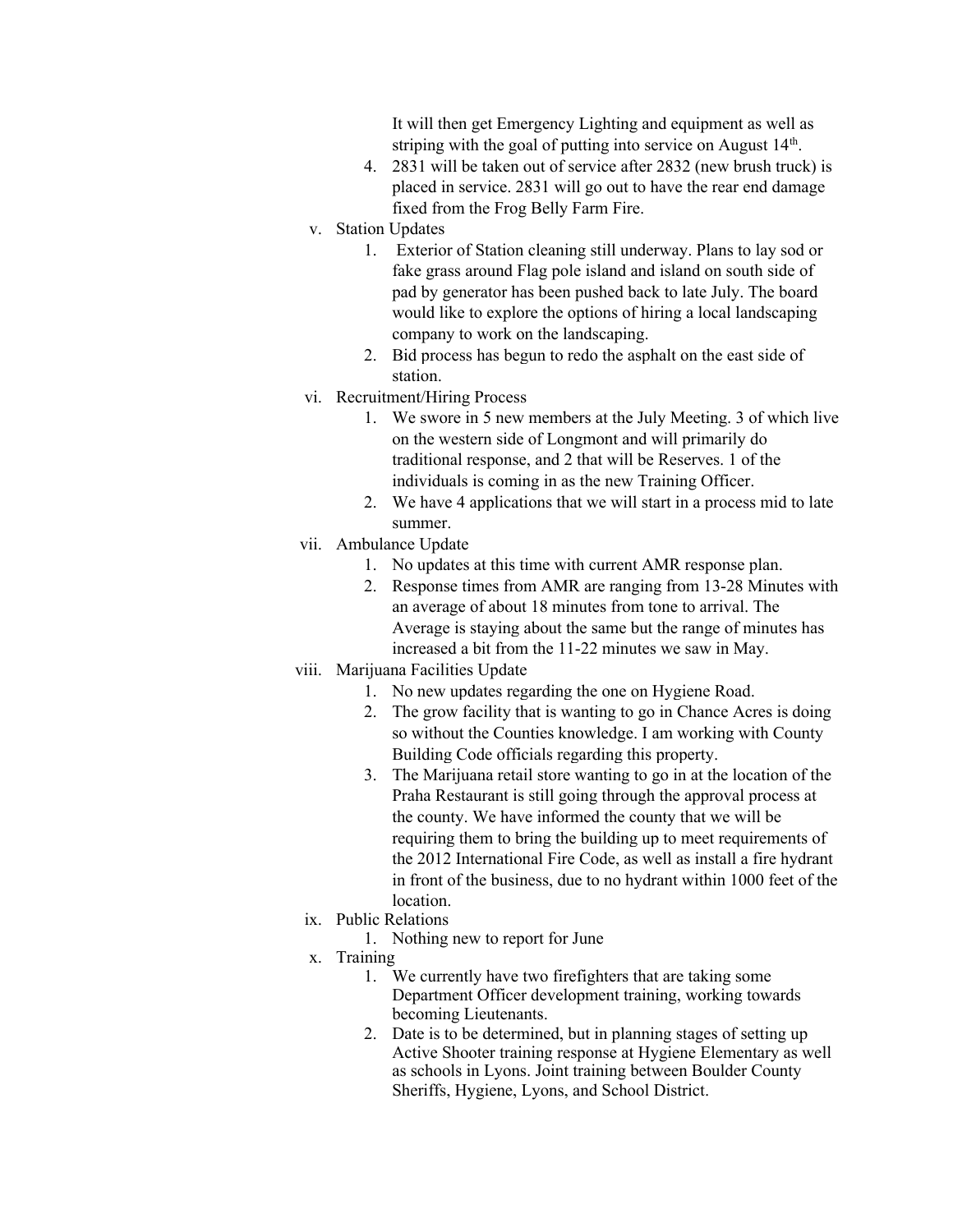- 3. Swiftwater Rescue Training took place in June. We have 4 new rescue swimmers and 2 new shore supports.
- 4. Starting in August we will be starting the next round of Driver Operator classes.
- 5. Hygiene will be hosting an IV class for current EMT's looking to obtain IV certification, and also to serve as a refresher for some. Class schedule is TBD but planned for late summer
- 6. We will have 4-5 firefighters that will be going through the fall Structural Firefighter Academy.
- 7. Travis Sugg is almost complete with his Paramedic School. Should be fully done and certified by mid-August, and will come off of modified leave of absence and resume his normal training and response requirements.
- xi. New Developments/Houses/Businesses
	- 1. New plans reviewed and rough in inspection on a house on Rabbit Mountain Road
	- 2. Waiting on completion of a couple residential homes for scheduling inspections
- xii. Misc.
	- 1. Chief will be out of State Sunday July 9th-Sunday July 16th
	- 2. Hydrants in District are being numbered for our tracking records, testing is planned to begin in July.
	- 3. Currently waiting on word for a grant through Department of Homeland Security for Ballistic PPE for Firefighters.
	- 4. Researching Grant options through DOLA for future purchase of new engine to replace old 2802.
	- 5. Researching requirements to prep and complete in the next 3 years to try and improve our ISO rating from a 5 to a 4
	- 6. Meeting with Mountain View Fire on Tuesday July  $18<sup>th</sup>$  to work out details on new Auto Aid & Mutual Aid Agreement.

### VI. OLD BUSINESS

#### a. Goals

- i. Board Bylaws and SOPs: Molly No Update yet but Molly will work on this and upload an index to box.com for the August meeting
- ii. Establish Level of Service for HFPD Medical Response: Scott No Update
- iii. Establish Level of Service for Medical Transport Service: Scott No Update
- iv. Get record keeping system set up filing, organization, preservation, accessibility of docs: Judy/Maggie – Maggie updated the board during the Secretary's Report.
- v. Strategic Plan: Steve and Chad are working on this still.
- vi. Review Statement of Purpose: Chief No update.
- vii. Verify all employees have proper tax withholding: Molly Working with ADP; Insurance; Dave – Once Maggie leaves Dave will contact the Insurance agency to get the replacement covered; Job Descriptions: Maggie will review the job description for her position and send it to the board with any edits.
- b. MOTION: Director Brinkman moved to enter into Executive Session to discuss Fire Chief Chad Bollacker's annual performance review. Director Beeman seconded, and the motion passed unanimously at 8:13pm.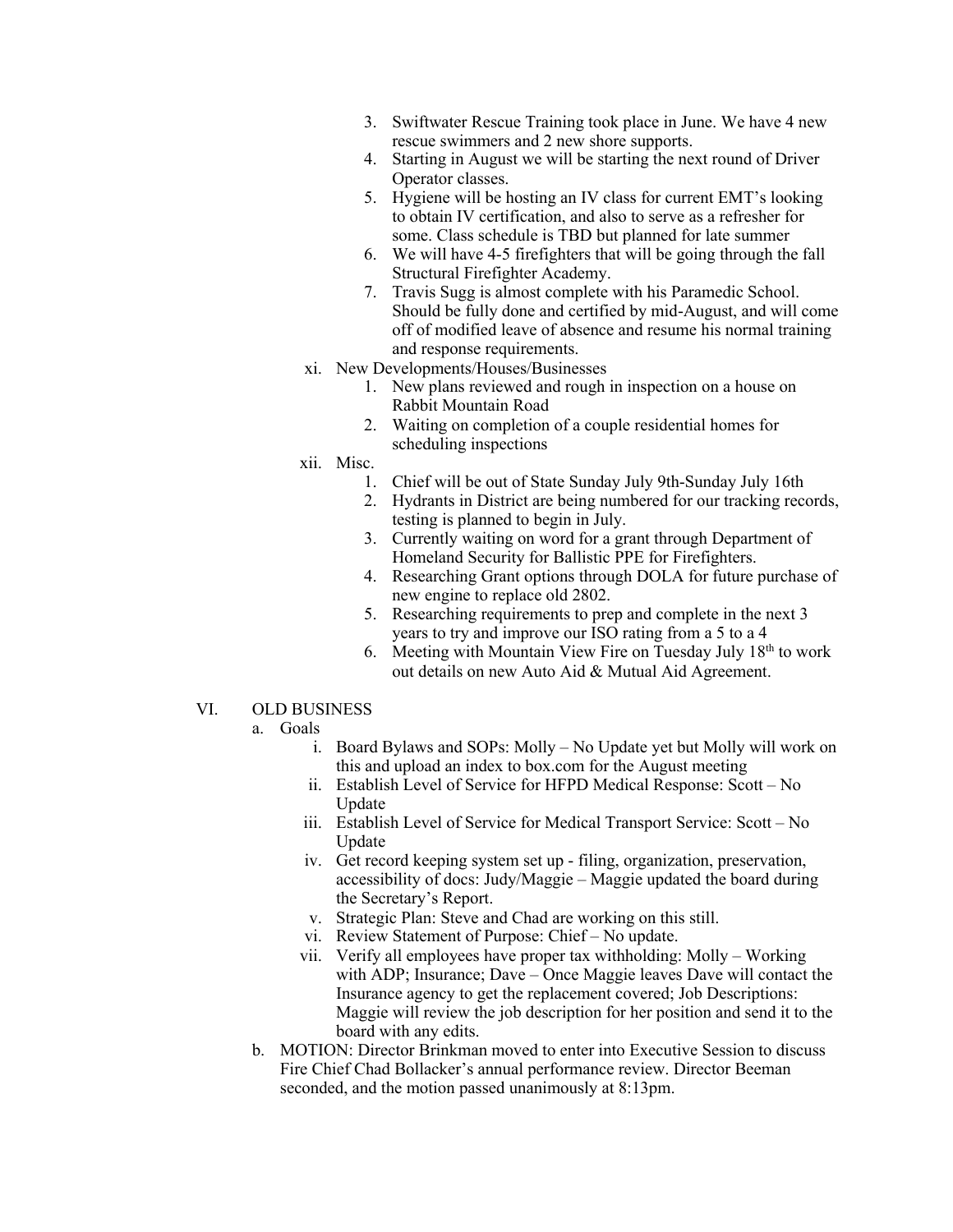- c. MOTION: Director Brinkman moved to return to regular meeting. Seconded by Director Baldrige and approved at 9:54pm.
- VII. NEW BUSINESS
	- a. MOTION: Director Brinkman moved to set a Public Hearing for August Meeting Re: The Parkes at Stonebridge, Petition for Exclusion. Seconded by Director Beeman and approved unanimously at 8:10pm.
		- i. The developer gave Director Koslov a check to cover the legal costs of the exclusion. Director Baldrige will deposit this check and the attorney will bill the developer directly for any charges over the check amount.
- VIII. ADJOURNMENT MOTION: Director Brinkman moved to adjourn. Seconded by Director Baldrige and passed unanimously at 9:56pm.

# **Motion/Resolution Summary:**

MOTION: Director Koslov moved to approve the June minutes. Seconded by Director Brinkman and passed unanimously at 7:05pm.

MOTION: Director Brinkman moved to enter into Executive Session to discuss Fire Chief Chad Bollacker's annual performance review. Director Beeman seconded, and the motion passed unanimously at 8:13pm.

MOTION: Director Brinkman moved to return to regular meeting. Seconded by Director Baldrige and approved at 9:54pm.

MOTION: Director Brinkman moved to set a Public Hearing for August Meeting Re: The Parkes at Stonebridge, Petition for Exclusion. Seconded by Director Beeman and approved unanimously at 8:10pm.

MOTION: Director Brinkman moved to adjourn. Seconded by Director Baldrige and passed unanimously at 9:56pm.